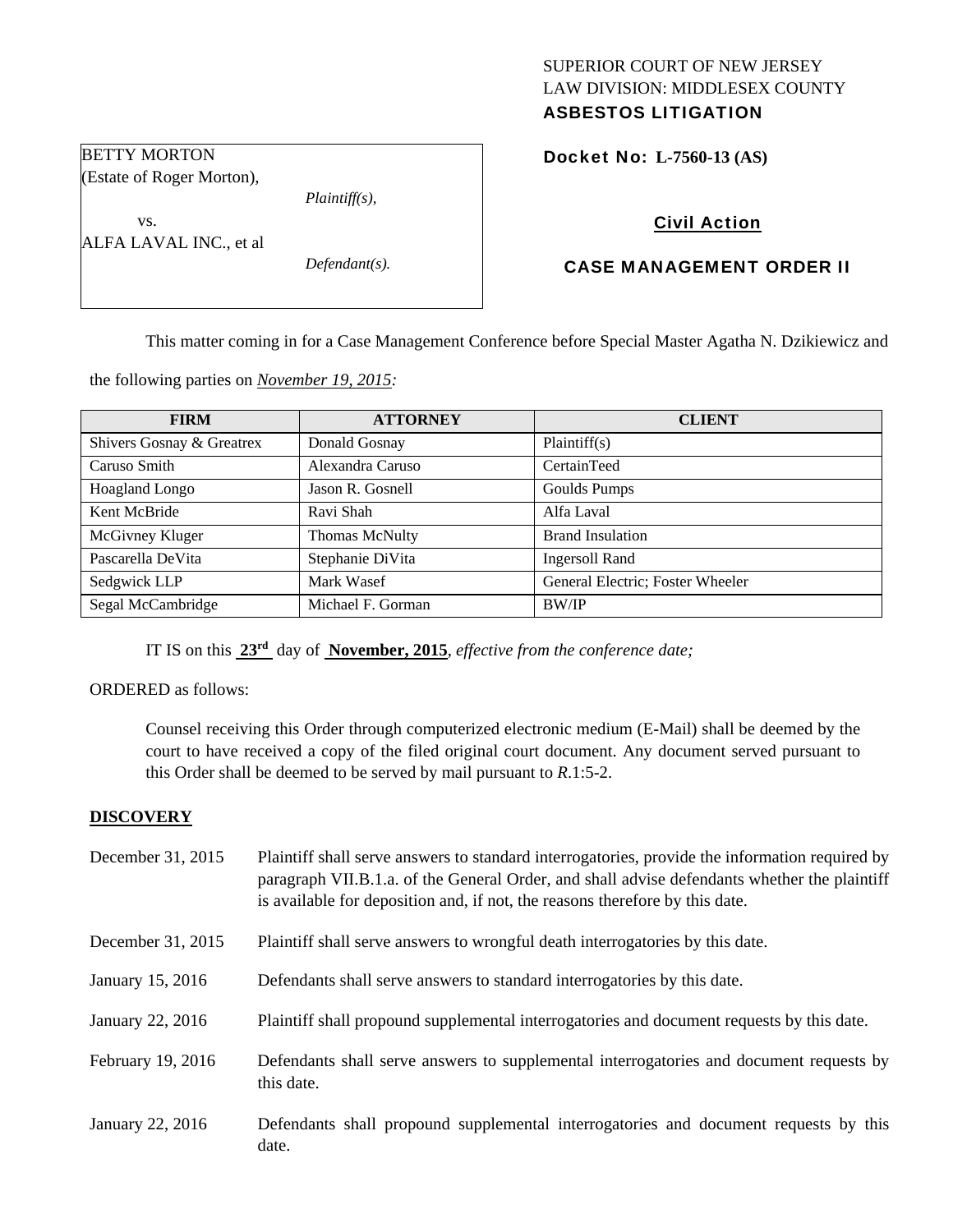| February 19, 2016 | Plaintiff shall serve answers to supplemental interrogatories and document requests by this<br>date.                                                                                                        |
|-------------------|-------------------------------------------------------------------------------------------------------------------------------------------------------------------------------------------------------------|
| April 15, 2016    | Fact discovery, including depositions, shall be completed by this date. Plaintiff's counsel<br>shall contact the Special Master within one week of this deadline if all fact discovery is not<br>completed. |

May 13, 2016 Depositions of corporate representatives shall be completed by this date.

### **EARLY SETTLEMENT**

April 15, 2016 Settlement demands shall be served on all counsel and the Special Master by this date.

### **SUMMARY JUDGMENT MOTION PRACTICE**

| Plaintiff's counsel shall advise, in writing, of intent not to oppose motions by this date.<br>June 10, 2016 |  |
|--------------------------------------------------------------------------------------------------------------|--|
|--------------------------------------------------------------------------------------------------------------|--|

- June 24, 2016 Summary judgment motions shall be filed no later than this date.
- July 22, 2016 Last return date for summary judgment motions.

# **MEDICAL DEFENSE**

- January 22, 2016 Defendants shall forward medical authorizations to plaintiff's counsel by this date.
- February 12, 2016 Plaintiff shall serve executed medical authorizations by this date.
- April 1, 2016 Plaintiff shall serve medical expert reports by this date.
- April 1, 2016 **Upon request by defense counsel**, plaintiff is to arrange for the transfer of pathology specimens and x-rays, if any, by this date.
- August 31, 2016 Defendants shall identify its medical experts and serve medical reports, if any, by this date. **In addition, defendants shall notify plaintiff's counsel (as well as all counsel of record) of a joinder in an expert medical defense by this date.**

#### **LIABILITY EXPERT REPORTS**

- June 17, 2016 Plaintiff shall identify its liability experts and serve liability expert reports or a certified expert statement by this date or waive any opportunity to rely on liability expert testimony.
- August 31, 2016 Defendants shall identify its liability experts and serve liability expert reports, if any, by this date or waive any opportunity to rely on liability expert testimony.

# **ECONOMIST EXPERT REPORTS**

| June 17, 2016   | Plaintiff shall identify its expert economists and serve expert economist report(s), if any, by<br>this date or waive any opportunity to rely on economic expert testimony.      |
|-----------------|----------------------------------------------------------------------------------------------------------------------------------------------------------------------------------|
| August 31, 2016 | Defendants shall identify its expert economists and serve expert economist report $(s)$ , if any,<br>by this date or waive any opportunity to rely on economic expert testimony. |

\_\_\_\_\_\_\_\_\_\_\_\_\_\_\_\_\_\_\_\_\_\_\_\_\_\_\_\_\_\_\_\_\_\_\_\_\_\_\_\_\_\_\_\_\_\_\_\_\_\_\_\_\_\_\_\_\_\_\_\_\_\_\_\_\_\_\_\_\_\_\_\_\_\_\_\_\_\_\_\_\_\_\_\_\_\_\_\_\_\_\_\_\_\_\_\_\_\_\_\_\_\_\_\_\_\_\_\_\_\_